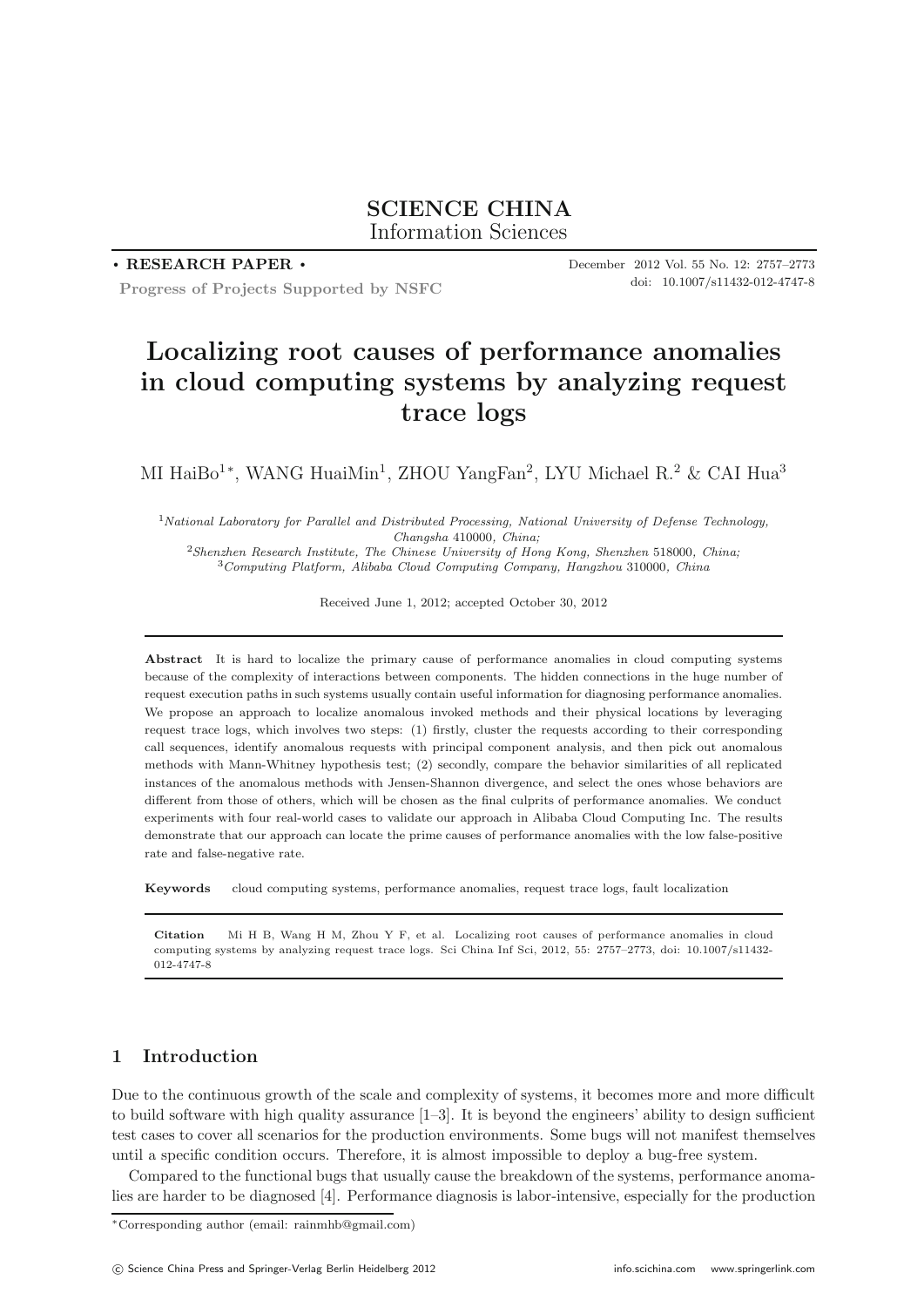#### **2758** Mi H B, *et al. Sci China Inf Sci* December 2012 Vol. 55 No. 12



**Figure 1** The spatial distribution of the time-out anomaly for one anomalous method in a production cluster for 24 hours.

cloud computing systems. Such systems generally consist of numerous software components and serve tremendous user requests simultaneously. Furthermore, to achieve elasticity, each component generally has a lot of duplicated instances. Replicated instances enhance the scalability and availability of the system, but make performance anomaly diagnosis more complex. Sometimes, when performance anomalies happen, the defect of a component is only manifested in part of instances and anomalous instances are mixed with normal ones . For example, a defective load balance policy in a storage service may result in some overloaded storage component instances, whereas, the remaining instances may behave normally. Figure 1 shows the spatial distribution of the time-out anomaly for one anomalous method in one Alibaba prodution cluster. We can see that most time-out anomalies only happened in five instances in 24 hours. In this situation, operators not only want to know which invoked methods (i.e. logical component) become anomalous, but also need to identify their instances (i.e., physical locations). Hence, when the system suffers performance degradation (e.g., the average response time of user requests increases), locating anomalous instances becomes of critical importance.

However, current approaches generally focus on locating anomalous physical nodes (e.g., [5]) or logical components (e.g.,  $[6-8]$ ). Such coarse-grained results are not enough. In the former case, given an anomalous physical node, system operators have to identify the faulty component among many components hosted in the physical node. In the latter case, given an anomalous logical component, the operators have to identify which ones among its tremendous instances distributed in the cloud are faulty. Consequently, huge human efforts are still required to further pinpoint the subtle root cause.

Furthermore, many existing research investigations utilize rule-based approaches (see, e.g., [9]) or expectation-based approaches (e.g., [7, 10]) to diagnose performance. Engineers are required to manually design detecting rules or expectations according to their specific domain knowledge. However, a production cloud system generally offers a lot of concurrent services and user requests because these services are complicated. Engineers have much difficulty in understanding the characteristics of component interactions. It is beyond the engineers' ability to construct such rules or expectations in cloud computing system.

This paper is an extended work of our previous research [11] that localizes the anomalous invoked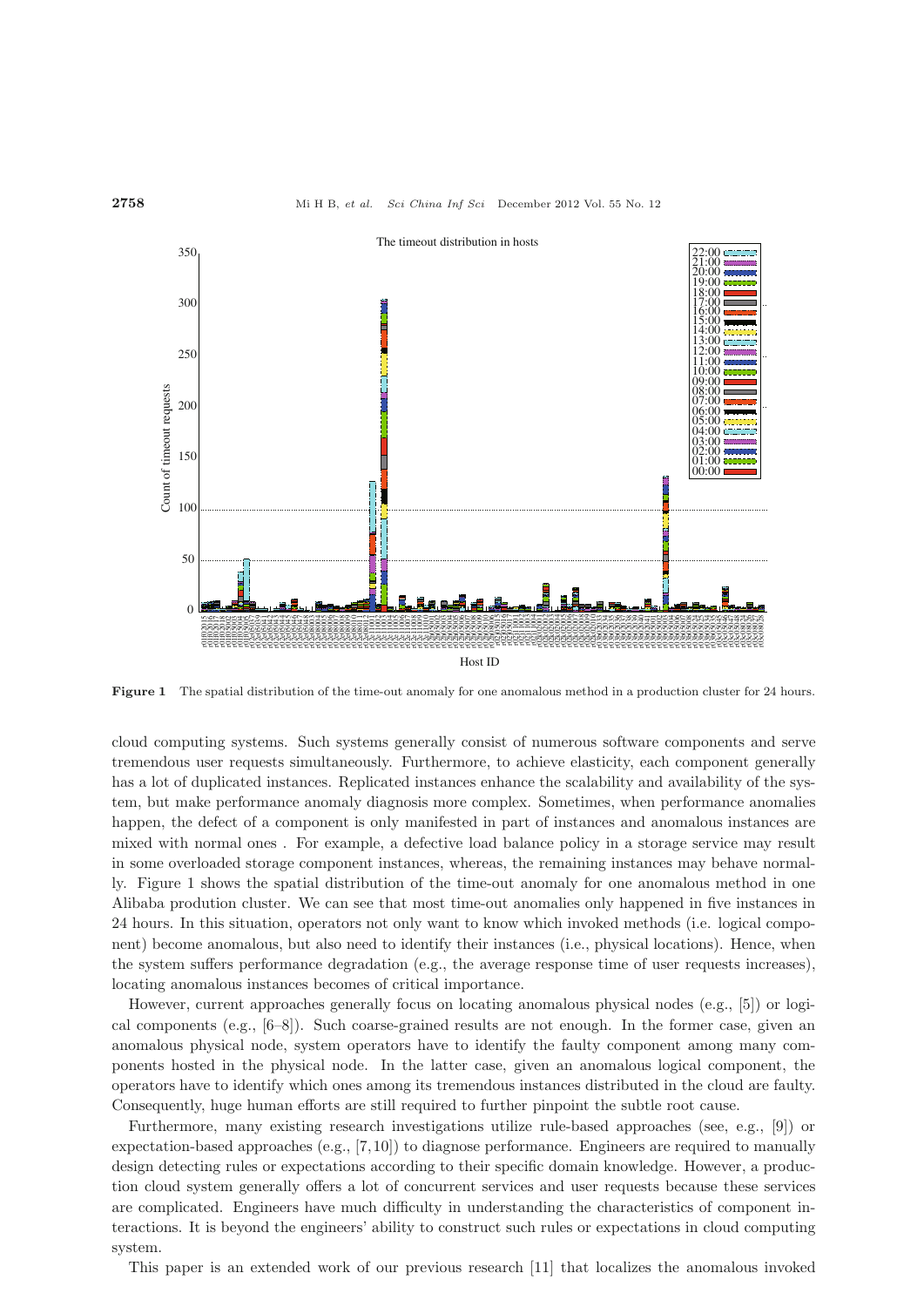methods. In this paper, without any specific domain knowledge, we aim at not only localizing anomalous methods but also the anomalous instances that are the physical locations of the anomalous methods. Since typical cloud computing systems are service-oriented, the response time of user requests naturally reflects the system performance. In this regard, an end-to-end tracing user request approach is a viable means to expose performance data so as to help performance diagnosis. Therefore, based on request trace logs, we solve the problem with two steps. First, the anomalous methods are localized with three sub-steps: (1) cluster the user requests into categories; (2)identify anomalous requests within the same category through the principal component analysis [12] and separate the normal and anomalous requests into two sets; (3) compare the behavior of the same invoked methods in normal and anomalous sets with Mann-Whitney non-parameter statistical hypothesis test [13] and pick out anomalous methods. Second, anomalous instances are localized with two additional sub-steps: (1) group the latencies of an anomalous method by the host addresses of instances and create histograms for each of them; (2) compare the similarities among these histograms with Jensen-Shannon divergence [14] and localize the histograms whose behaviors are the most different from those of others, which are considered to be the culprit of the anomalous methods.

We verify the effectiveness of our approach in the Alibaba cloud computing platform, which is a realworld enterprise-class cloud computing infrastructure providing services to the public in China. The experimental results demonstrate that our approach can locate the primary causes of performance anomalies with a low false-positive rate and false-negative rate. So far, our approach has been successfully applied in the Alibaba cloud computing platform to diagnose performance anomalies in both testing and production clusters.

The remainder of this paper is organized as follows. Section 2 compares our approach with the related work. In Section 3, we briefly introduce the workflow of our approach. Section 4 and Section 5 respectively present how to localize the anomalous methods and service instances in detail. In Sections 6 and 7, we give the experimental scenarios and results. Section 8 concludes this paper.

## **2 Related work**

End-to-end request tracing approaches are efficient for operators to conduct performance debugging. Basically, in order to get request trace data, there are two kinds of instrumentation mechanisms: whitebox based mechanism and black-box based mechanism. A white-box based mechanism (e.g., [15–17]) assumes the availability of the source codes and utilizes explicit global identifiers to correlate runtime events; while a black-box-based mechanism (e.g., [18–22]) assumes no knowledge of the source codes and adopts probabilistic correlation methods or statistical regression techniques to infer the casual paths. Since the source codes are available in typical production cloud systems, in this paper, we utilize a white-box instrumented mechanism to trace requests.

Pinpoint [23] traces request call relationship in multi-layers of Web service components and adopts a clustering algorithm to group failure and success logs. It finds out the anomalous components through dependency mining and a probabilistic context free grammar. Chen et al. [24] present a thoughtful discussion on how request tracing can help operators on the process of performance anomaly detection and diagnosis. Magpie [25] uses event schema to correlate requests and clusters requests according to the similarity of structure and timing of requests' paths. X-trace [26] constructs the causal relationship of requests through modifying the transport protocol and detects the anomaly through comparing the structure difference of requests. Pip [7] and Ironmodel [10] apply users' expectation to determine whether a request is anomalous or not. The common ground of these researches is that they use self-definition event schema or expected models to detect requests. It is very hard to construct these models because it requires much specific domain knowledge. However, our approach makes the intrinsic characteristics of trace logs to diagnose the anomalies without domain knowledge.

Spectroscope [8] groups the paths of requests by call structures and finds the anomalous requests through comparing the behaviors of requests in two time periods. This research focuses on performance changes of two time periods, while our work tries to narrow down the space of potential root causes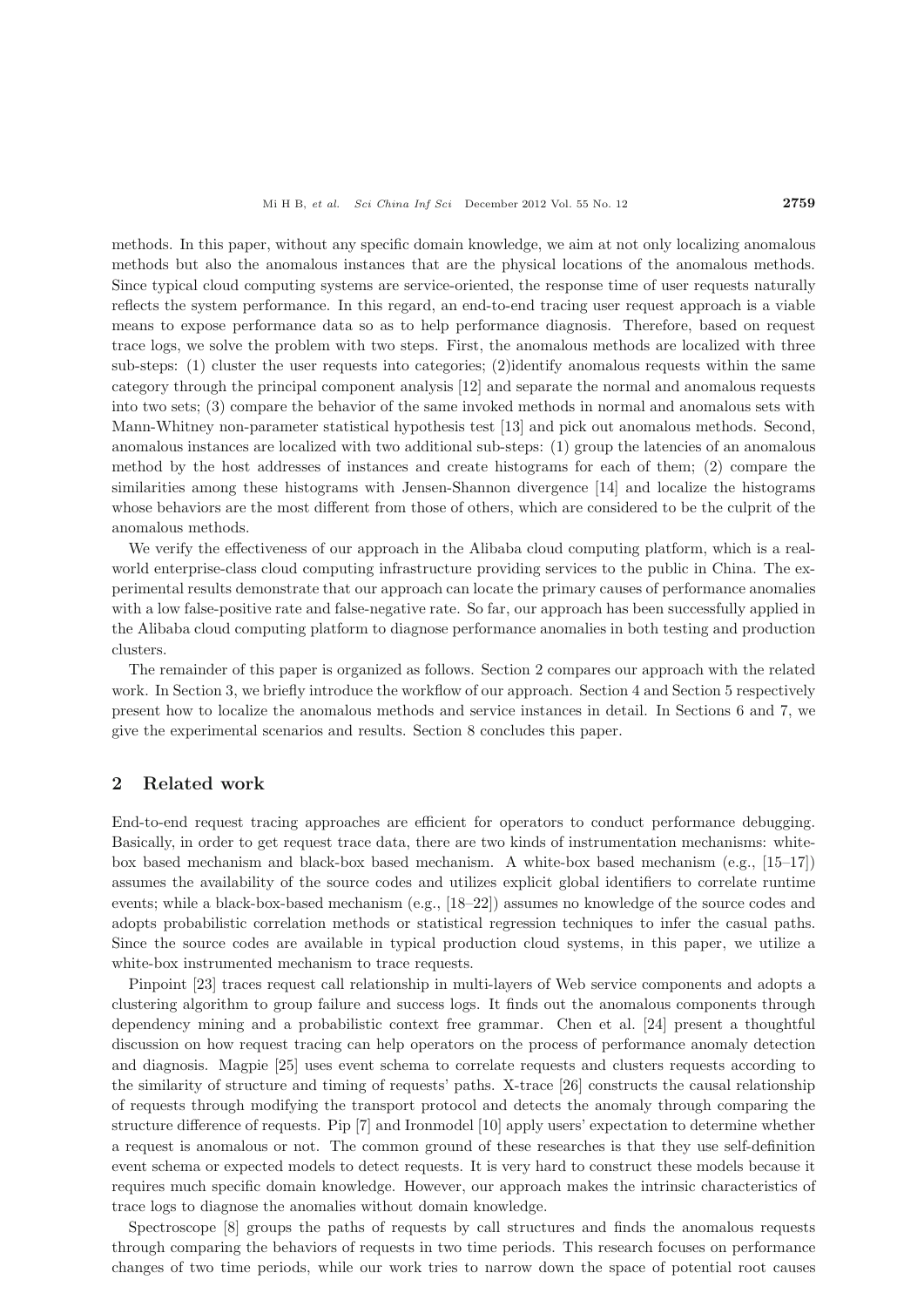**2760** Mi H B, *et al. Sci China Inf Sci* December 2012 Vol. 55 No. 12

|  |  | $[2011-08-01 \t16:31:31.690272]$ [DEBUG] $[15330]$ [./Example.h:117] T ID:001 FUNC:MethodA start |
|--|--|--------------------------------------------------------------------------------------------------|
|  |  | $[2011-08-01 \t 16:31:31.832724]$ [DEBUG] [15330] [./Example.h:117] T ID:001 FUNC:MethodB start  |
|  |  | [2011-08-01 16:31:32.193131] [DEBUG] [15330] [./Example.h:122] T ID:001 FUNC:MethodB end         |
|  |  | $[2011-08-01 \t16:31:32.200272]$ [DEBUG] $[15330]$ [./Example.h:117] T ID:001 FUNC:MethodC start |
|  |  | $[2011-08-01 \ 16:31:33.780275]$ [DEBUG] $[15330]$ [./Example.h:122] T ID:001 FUNC:MethodC end   |
|  |  | [2011-08-01 16:31:33.991376] [DEBUG] [15330] [./Example.h:122] T ID:001 FUNC:MethodA end         |

**Figure 2** Basic structure of tracing logs.



Figure 3 Overview of the approach.

of performance problems with the trace logs in one time period. Furthermore, it does not differentiate the importance of invocation methods in call graphs and exhausts all related methods to localize the abnormal ones. Magnifier [27] performs an empirical study on localizing the performance bottlenecks. Troubleshooters are required to instrument the probes conforming to the naming specifications of the system architecture. This paper is free from this restriction.

Other existing approaches aim at utilizing system resources [28–31] to learn models to detect performance anomalies; whereas, such models cannot detect performance anomalies with finer granularity (e.g., anomalous instances). Furthermore, it takes more time for them to train logs in exchange for the sufficient accuracy of inference.

# **3 Sketch of the approach**

Our tracing mechanism explicitly instruments the target system and associates the activities of requests with global identifiers. Since the execution time of the invoked methods can directly reflect how the system performs a request, we choose to capture such execution time. Once the instrumented methods are invoked, a record with some contextual information will be kept into a log. Figure 2 shows the basic structure of the trace logs. Each line contains the current time stamp, the global identifier for the request, the name of the invoked methods, the label signifying the start or end of the invocation, and other redundant information. The call sequence of a user request can be constructed from the distributed trace logs according to the nested relationships of start/end flags. Usually, performance anomalies are directly reflected from the deviation of request latencies. Hence, these trace logs could be utilized to localize the primary causes of performance anomalies.

Our approach contains two parts. First, we try to localize the anomalous methods with three substeps. Second, we try to localize the anomalous instances of service components with two sub-steps. The workflow of our approach is shown in Figure 3.

## **3.1 Localizing anomalous methods**

#### 3.1.1 *Clustering requests*

Usually, user requests for the same service may have different types of call sequences. For example, the call sequence of reading files from the cache is different from that of reading files from the disk. Different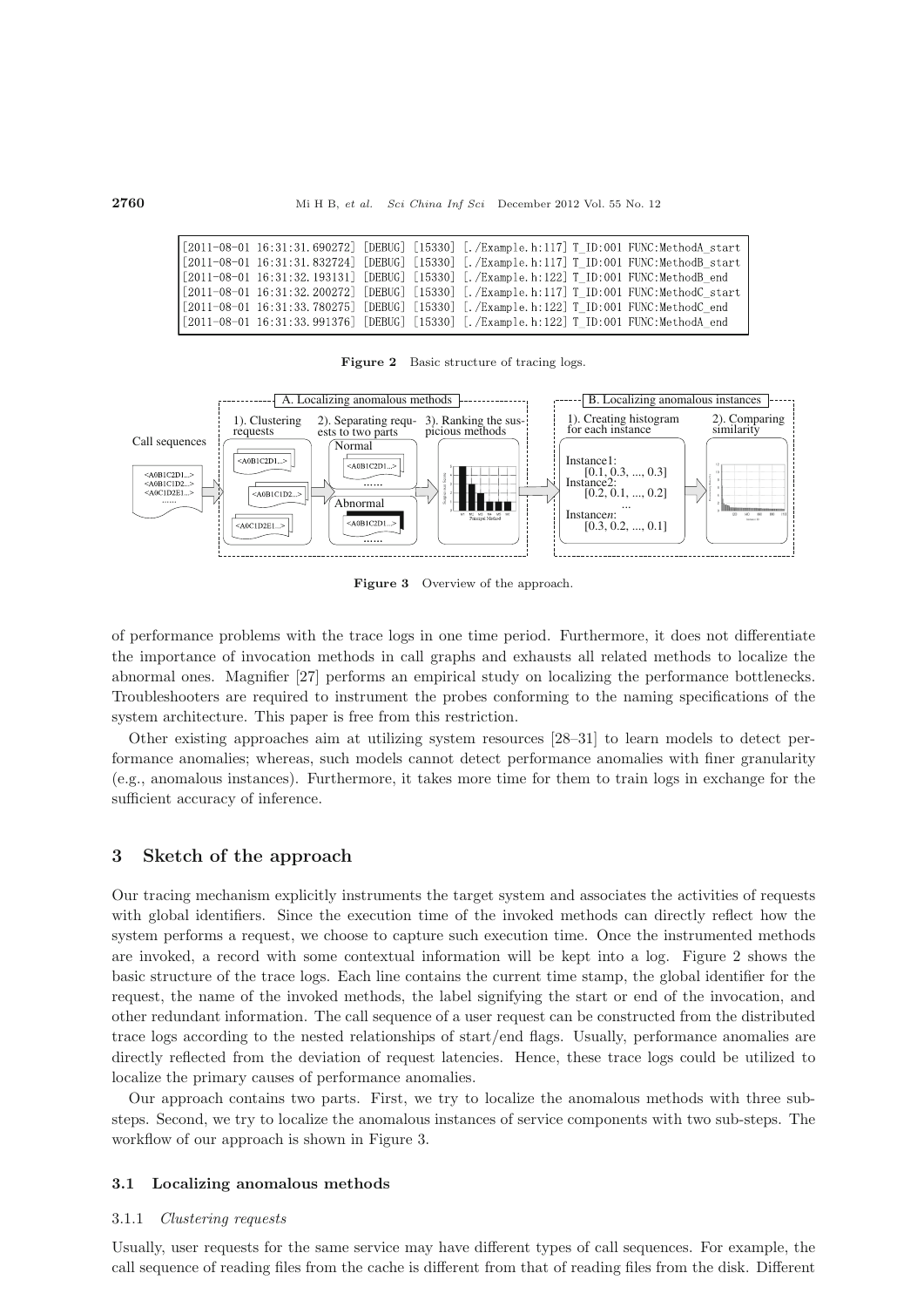call sequences reflect different semantics; hence, we first cluster user requests into categories according to their call sequences. The requests within one category have the same method call sequence.

#### 3.1.2 *Separating requests to normal and anomalous sets*

The latencies of requests will be influenced when they pass through anomalous methods. We hope to localize the anomalous methods through comparing the behavior of normal requests with that of anomalous requests. Therefore, we need to identify anomalous requests within the same category, and then separate the normal and anomalous requests into two sets.

#### 3.1.3 *Ranking suspicious methods*

Then, for invoked methods, the latency distributions in normal sets are compared with those in abnormal sets. A method is defined to be anomalous if the two latency distributions differ obviously. We pick out all suspicious methods and present the top k to operators.

#### **3.2 Localizing anomalous instances**

The target of this step is to help operators diagnose whether the behavior of methods becomes abnormal in all replicated instances or it just happens in parts of them. It helps operators further locate the primary causes of problems and understand the extent of the crisis. This process contains two sub-steps: (1) group the latencies of an anomalous method by the host addresses of instances and create histograms for each of them; (2) compare the similarities among these histograms and select the ones whose behaviors are mostly different from those of the others.

## **4 Localizing anomalous methods**

## **4.1 Clustering requests**

Homogeneous replicated instances provide the same instrumented methods for the public. Identical requests may pass through different instances. Although the physical locations (i.e. replicated instances) of instrumented methods are important attributes, we cannot directly consider them during clustering. Suppose a request goes through three instrumented methods. The three methods belong to three kinds of services respectively and each service has one hundred homogenous instances deployed on one hundred hosts. In total, the request has  $C_{100}^1 \times C_{100}^1 \times C_{100}^1 = 1 \times 10^6$  kinds of physical paths, except for the failure paths. Actually, the number of instrumented methods that user requests invoke is far more than three. If the host addresses are involved in the process of clustering, it will cause too much computational complexity. Hence, we first cluster requests without considering the physical information.

An incremental clustering algorithm  $[25]$  is applied. For a request i, all its relevant methods could be stitched together by the request identifier, and its call sequence  $\text{Seq}_i = \langle (m)_{ij} \rangle$  can be constructed. Then a corresponding string representation  $m_1m_2\cdots m_j$  can be created from the call sequence. Requests within one cluster have the same string representation. The string representations are defined as the centroids for clusters. The distance metric is the string-edit-distance. For a new request, the cluster calculates the distance between the string representation of the request and the centroid of each cluster. The request will be added into the cluster with the zero distance, unless there is no zero distance, in which case a new cluster is created. The whole process of clustering can be finished by traversing all call sequences just one time.

#### **4.2 Separating requests to normal and anomalous sets**

When performance anomalies occur, normal and anomalous requests may share the same call sequence and be grouped into one cluster; hence, for each cluster, we hope to first identify the anomalous requests. Since we do not need domain specific knowledge, an unsupervised machine learning algorithm (i.e., principal component analysis) is utilized to achieve the goal.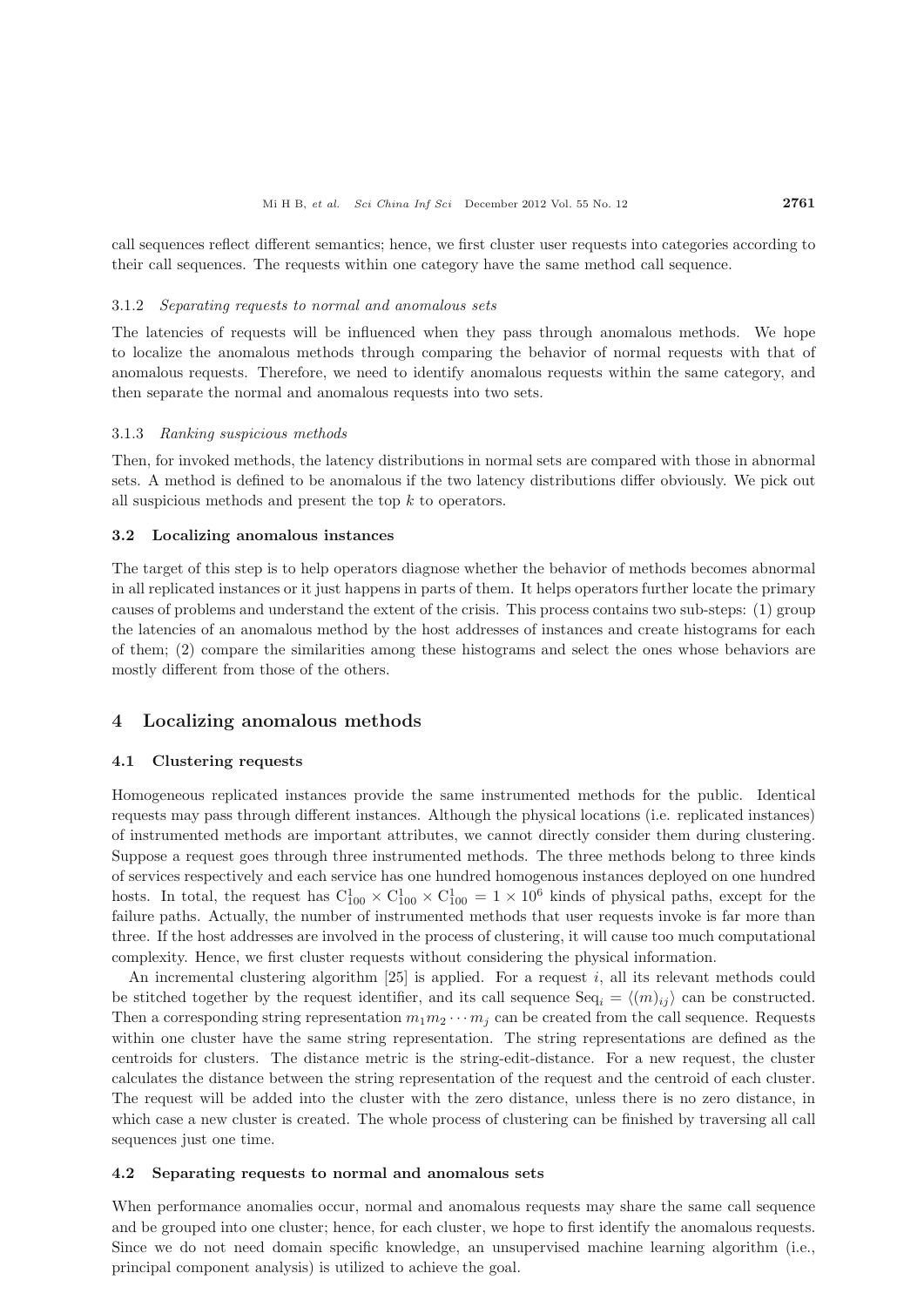

**Figure 4** Ratios of the request number in each cluster to the length of corresponding call sequence.



**Figure 5** Cumulative ratios of the request number in each cluster to the total requests.

Principal component analysis (PCA) is a useful algorithm for high-dimensional data compression and is widely adopted in anomaly detection [32–34]. Two conditions need to be satisfied for the input data of PCA. First, the number of observations must be greater than or equal to that of their variants, i.e., PCA requires the number of requests to be greater than or equal to the length of the corresponding call sequences. Second, the high-dimensional data should have the low dimensionality. Hence, for each cluster, we have to check whether the trace data satisfies these two conditions.

#### 4.2.1 *Checking the characteristic of the clusters*

From Figure 4, we can see that the request numbers in most clusters are smaller than the lengths of the corresponding call sequences. It means that most clusters cannot satisfy the first condition. In other words, these clusters cannot be directly utilized by PCA. This figure contains three kinds of applications in our study. The x-axis is the cluster identifier and the y-axis represents the ratio of the request number in a cluster to the length of corresponding call sequence.

Although it is statistically meaningless to use PCA for these small clusters, we cannot discard them. These clusters cannot be dropped since the summed effect of the long tail is equally important to those of large clusters. Figure 5 shows that although just a small proportion of clusters (statistically less than 10%) contains over 75% of all requests, the summed request number in left 90% clusters still takes up about 25% of all requests. The x-axis is the cluster number and the y-axis is the cumulative percent ratio. For instance, the ratios of requests for the SaveFile operation in the first two clusters are 0.40 and 0.25 respectively and the sum of the remaining ratios for the other clusters is 0.35, which has a statistically significant influence on the false-negative rate of the diagnosing process (see Section 7). Therefore the clustering result of the step one should be adjusted further in order to utilize all clusters.

The target of adjustment is to select major clusters and merge the minor ones into them. Clusters with the large ratios of requests are defined as major clusters and those with the small ratios are defined as minor clusters. There are many algorithms for us to choose; here a simple heuristic algorithm is adopted.

(1) Selecting major clusters. First, all clusters are ranked in descending order of sizes (i.e., the ratios of requests). Then, clusters are selected until their summed ratios are larger than a threshold  $\alpha$ . These selected clusters are considered as the major clusters.

(2) Merging minor clusters into major ones. All the other clusters are traversed in order. The similarities between the centroid of each minor cluster and the ones of major clusters are computed. A minor cluster will be merged into the major one with the largest similarity. The measurement of similarity has two standards: first, the string-edit-distance is the nearest; second, the number of invoked methods in minor clusters is larger than or equal to that of major clusters.

The detailed algorithm is shown in Algorithm 1. We set the threshold  $\alpha$  to adjust the cluster numbers, as shown in Figure 5. In our application, there are on average 3 to 5 major clusters for each kind of user request.

Then, we check if the trace data in major clusters meets the second condition. For each major cluster,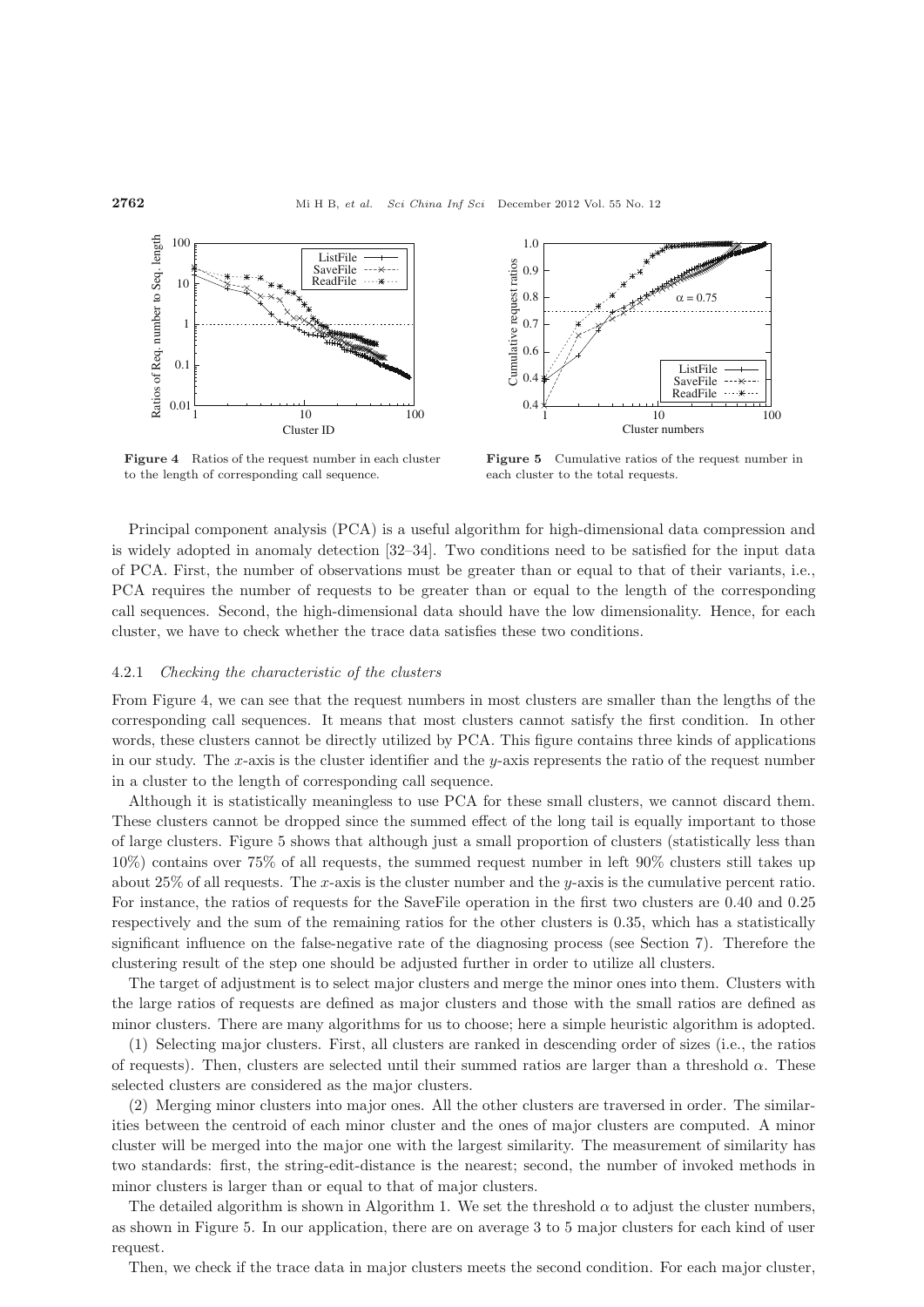## **Algorithm 1:** Adjustment of clusters

**Input**:  $C_{seq} = \langle (c, n)_i \rangle$ , a call sequence list of clusters, where c is the centroid of cluster and n is the ratio of requests. **Output**:  $C_{main} = \langle (c, n)_i \rangle$ , a call sequence list of main clusters.  $C_{sea}. Sort(reverse = True)$  $sum\_ratio = 0$ ;  $C_{main} = []$ ;  $main\_token = 0$ ; /\*Selecting \*/ for *i* in range(len( $C_{seq}$ )) do  $c\_ratio = C_{seq}[i][1];$  $sum\_ratio+=c\_ratio;$ **if**  $sum\_ratio > \alpha$  **then**  $main\_token = i;$ break; **end end** /\*Merging \*/ **for** i in range(main\_token + 1,len( $C_{seq}$ )) **do**  $max\_sim = 0;$  $token = 0$ : **for** j in range(len( $C_{main}$ )) **do**  $sim = Similarity(C_{seq}[i][0], C_{main}[j][0])$ ; **if** max sim < sim **then**  $max\_sim = sim;$  $token = i$ **end end**  $C_{main}[token][1] + C_{seq}[i][1];$ **end**

we construct a matrix **Y** with its requests. The element  $Y_{ij}$  denotes the execution time of the jth method in the call sequence of the ith request. We observe that all these matrices have the low intrinsic dimensionality. For example, Figure 6 plots the cumulative variance distribution of the invoked methods for four major clusters in our application. Just as the traffic datasets studied in [35], Figure 6 shows that a small set of principal components captures the large percent of the total variance, which demonstrates that the trace data in major clusters satisfies the requirement of PCA.

#### 4.2.2 *Separating requests into two sets*

**Determining principal components**. For a cluster containing m requests, suppose there are n invoked methods for the corresponding call sequence (i.e., the length of this call sequence is  $n$ ), we can construct an  $m \times n$  latency matrix *Y*. The value of each element is the response latency for the method in the corresponding request. Row i is the n-dimensional latency vector for the ith request while column  $j$  is the m-dimensional latency vector of the j<sup>th</sup> method in all call sequences. After adjusting  $\boldsymbol{Y}$  to ensure that each column has the zero-mean, we apply PCA to get  $k$  principal components (PCs). Along these k PCs, the requests are captured with a majority of total variance.

**Identifying anomalous requests**. The set of principal components can be utilized to construct a matrix *P* , which represents the norm subspace of the corresponding cluster. On the contrary, the remaining components can form a matrix  $I - PP^T$  denoting the anomalous subspace. For each major cluster, we separate their requests into the normal set and the anomalous set according to the distances of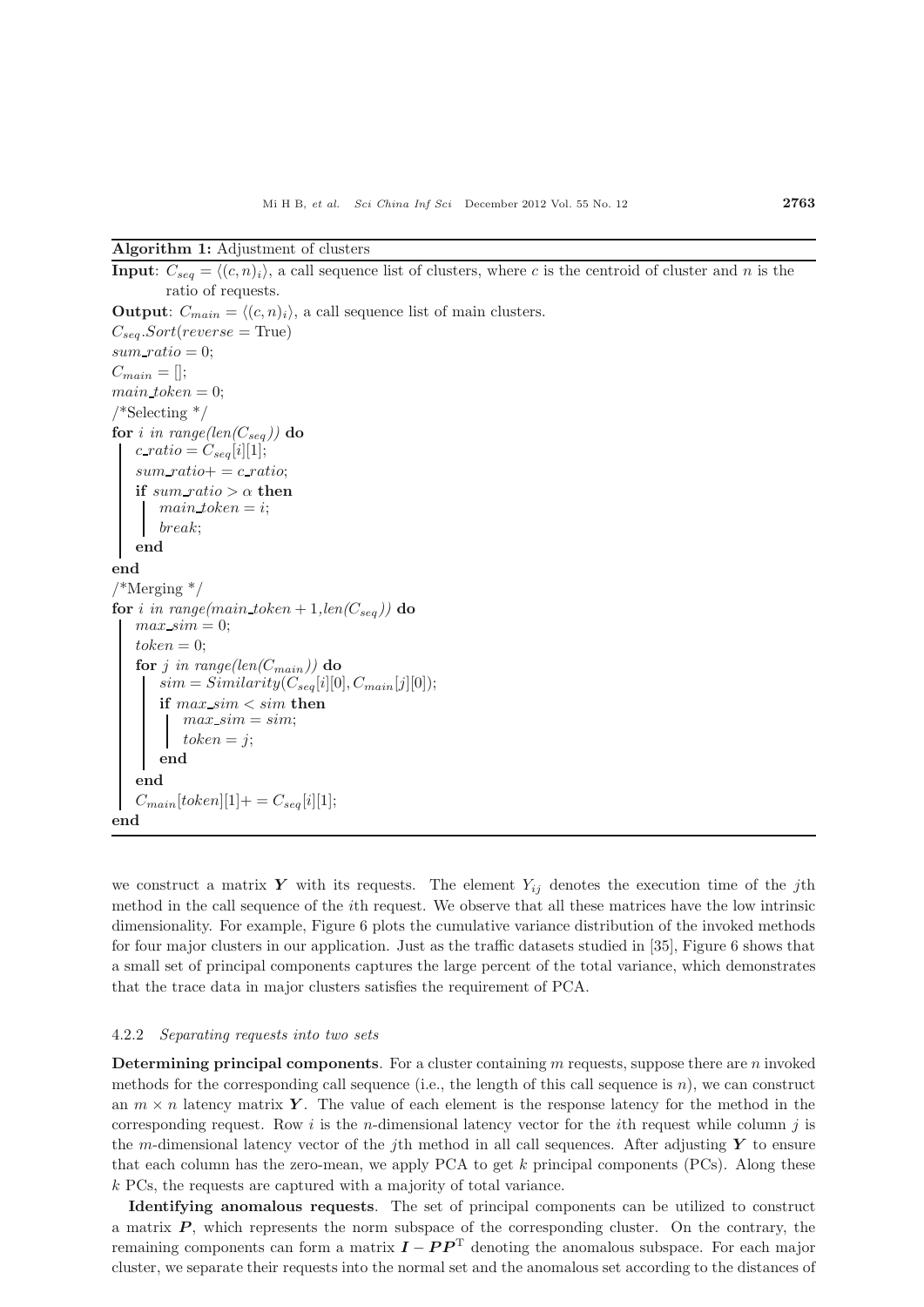

Figure 6 Cumulative percent variance of methods in different major clusters.

their projection onto the anomalous space. A request will be put into the anomalous set if its projection is larger than a given threshold, which can be computed as squared prediction error (SPE):

$$
SPE = \left\| (\boldsymbol{I} - \boldsymbol{P}\boldsymbol{P}^{\mathrm{T}})y \right\| > \delta_{\beta},\tag{1}
$$

where  $\delta_{\beta}$  is the value of the Q-statistic at the  $1 - \beta$  confidence level.

## **4.3 Localizing anomalous methods**

We care about the methods whose response latencies have much fluctuation in the problem periods. However, we observe that the invocation time of many methods in user requests is stable. These methods are not the causes of performance degradation, but the noises for diagnosis. Thus we first need to filter out the noises and keep the methods whose response latencies have much fluctuation. These kept methods are then defined as the principal methods. Then, we localize anomalous methods from the principal methods.

#### 4.3.1 *Selecting principal methods*

In this section, we introduce how to extract principal methods from all methods in major clusters. Note that the PCs (i.e., eigenvectors of  $Y^TY$ ) are not the principal methods. If high dimensional matrix can be described by the  $k$  PCs, the original matrix can be replaced by a subset of  $k$  columns with a relatively small loss of information [12]. Therefore, we utilize the B4 [36] to pick out principal columns (i.e., principal methods) from all candidate columns. The target of the B4 is to select principal methods whose regression coefficients (i.e., weights) are the largest in corresponding PCs. Each PC can be considered as the linear combination of columns (i.e., methods), and the larger the weight of a method is, the more it contributes to its corresponding PC.

For a major cluster, the selection process is as follows: first all PCs are ranked in descending order of variance; then for each principal component, the column with the largest coefficient is retained. If the column with the largest coefficient in one PC has been selected from the former PCs, the column with the second largest coefficient will be considered to pick out. The process will be iterated until all  $k$  principal methods are selected.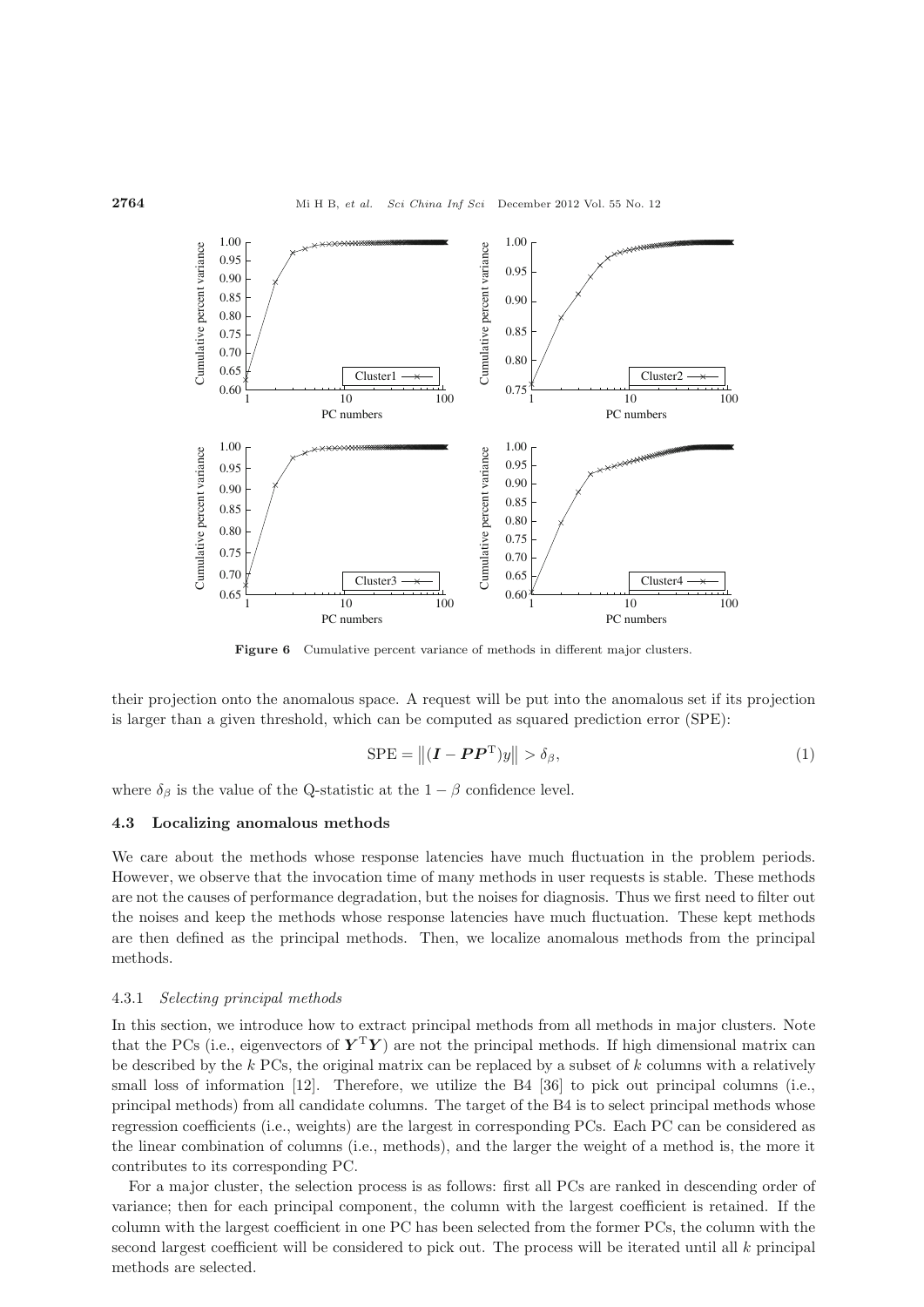#### 4.3.2 *Identifying anomalous methods*

By comparing the response latencies of each principal method in the normal and anomalous sets, we can quickly localize the ones whose performance fluctuates the most severely. For each principal method in major clusters, its corresponding latency distributions in the normal and anomalous sets are compared. We employ a standard Mann-Whitney U test [13] to quantify the difference between the two latency distributions. The null hypothesis is that the latency distributions for the normal set and the anomalous set are the same. A principal method is defined to be anomalous if its null hypothesis is rejected, i.e., the difference between the two latency distributions is calculated to be statistically obvious.

There are two reasons for us to choose the Mann-Whitney U test. First, the latency datasets of the principal methods do not belong to any particular distribution; therefore, the statistical hypothesis test should require no specific distributions for the data sets; second, in some major clusters, the number of requests in the anomalous set is small, which requires the statistical hypothesis test to consider the small and large sample volume separately. The characteristic of the Mann-Whitney U test satisfies our requirements.

A scoring scheme is applied to record the suspicious extent of principal methods. For each principal method, we assign it a score to indicate how the method is suspicious, and iterate all clusters to calculate the score. At the beginning, the score for each principal method is zero. For one cluster, if a principal method is judged to be suspicious, the score of this method will be added by one. The top  $k$  methods will be selected according to the suspicious scores. Operators are encouraged to examine the methods in order of decreasing suspiciousness.

## **5 Localizing anomalous instances**

Next, we try to localize the anomalous instances that are the physical locations of the anomalous methods. For anomalous method of  $m_i$ , we measure the behavior similarity in all related instances. If the behavior of an instance in host  $h_j$  differs significantly from the ones in other hosts, the misbehavior of  $m_i$  is considered to be caused by the instance in host  $h_i$ .

The similarities between two instances are measured by the square roots of Jensen-Shannon divergence (JSD) [14]. JSD is widely adopted to quantify the similarity between two data sets. The latencies of the suspicious method  $m_i$  in all anomalous sets are categorized according to the instance addresses and the histogram of latencies for each category is generated. Here a latency histogram of the method  $m_i$  in instance  $j$  is defined as

$$
h_{ij} = (r_1, r_2, \dots, r_n)_{ij},\tag{2}
$$

where  $r_k$  is the ratio of the invoked times of  $m_i$  in the kth bin to the total invoked times in the instance  $i$ . For simplicity, the width of each bin is considered to be the equal and computed by the formula

$$
\left\lceil \frac{\max(l) - \min(l)}{\text{binNum}} \right\rceil,
$$

where l is the latency of  $m_i$ . The histograms of the method  $m_i$  for all instances have the same size of bins. For method  $m_i$ , the dissimilarity between the instance j and k is defined as

$$
\begin{cases} \text{dissim}_{j,k} = \text{JSD}(h_{ij}, h_{ik}) = \frac{1}{2}D(h_{ij}, v_{ij}) + \frac{1}{2}D(v_{ij}, h_{ik}),\\ v_{ij} = \frac{1}{2}(h_{ij} + h_{ik}), \end{cases}
$$
(3)

where  $D(X, Y)$  represents the Kullback-Leibler divergence [14] and can be computed as

$$
D(\boldsymbol{X}, \boldsymbol{Y}) = \sum_{i} \boldsymbol{X}(i) \ln \frac{\boldsymbol{X}(i)}{\boldsymbol{Y}(i)}.
$$
\n(4)

The larger the dissim<sub>i,k</sub> is, the more dissimilar the two instances are.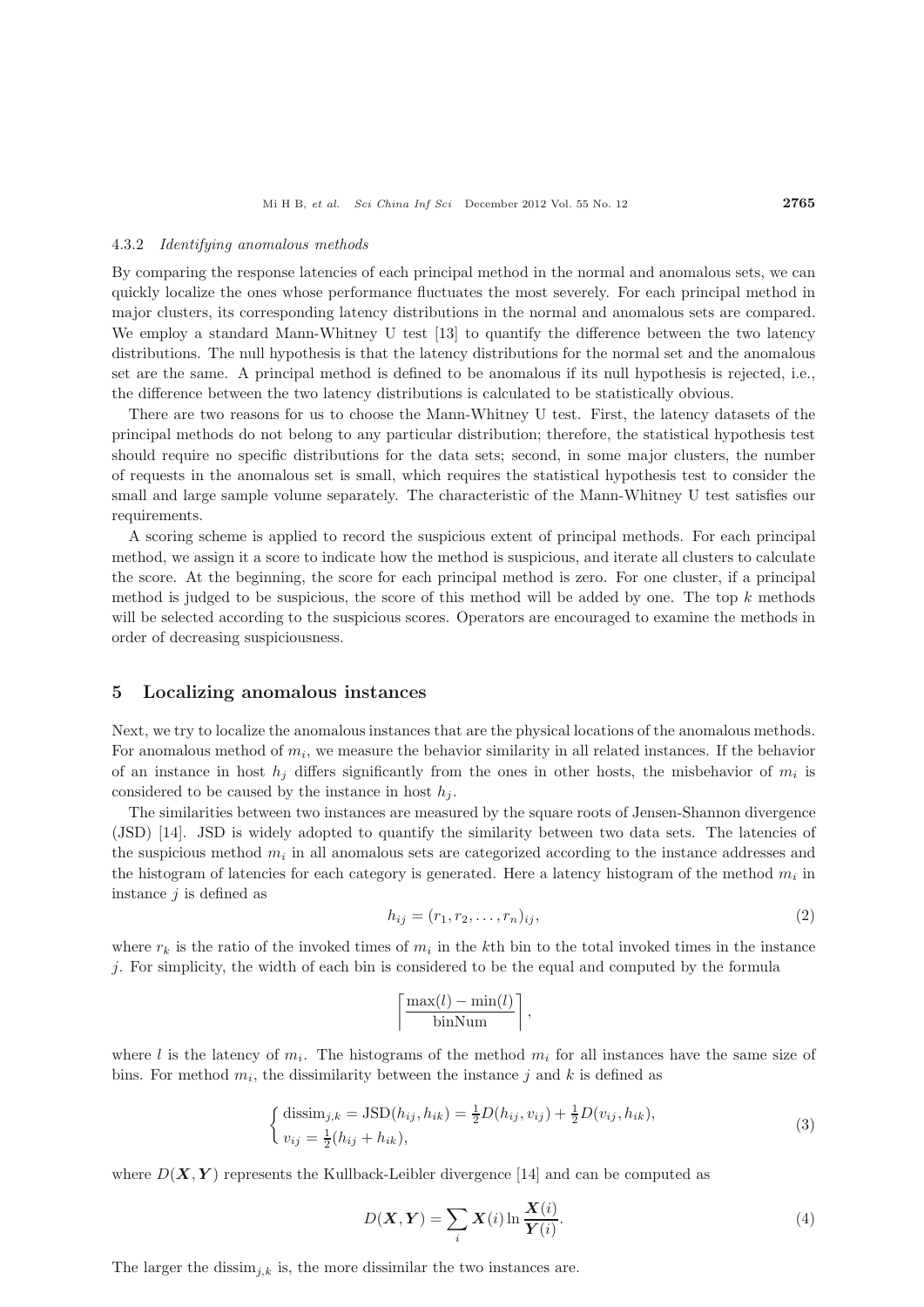## **Algorithm 2:** Process of computing the dissimilarity ratio for each instance

**Input**:  $S = \{(h, l)_i\}$ , a set of 2-tuple, where h is the host address of the instance and l is the response latency. **Output**: dissimRatio dic, a dictionary of (instance, dissimilarity ratio) pair.  $\frac{1}{2}$  Categorizing the requests by the host addresses of instances.<sup>\*</sup>/ host latency List  $dic = GroupByHostIP(S);$ host\_histogram\_dic =  $\{\};$ for  $h_i$ , latencyList<sub>i</sub> in host\_latencyList\_dic do /\*Computing the histogram for each host.\*/  $hist = Histogram(latencyList<sub>i</sub>)$ ; /\*Computing the ratio of the number in each bin to total counts.\*/ host\_histogram\_dic[h<sub>i</sub>] = hist/len(latencyList<sub>i</sub>); **end**  $\frac{1}{8}$  Computing the JSD of histograms between the host  $\frac{1}{8}$  $total = 0;$ hist\_dissimilarity\_dic = {}; **for** h<sup>i</sup> *in host histogram dic* **do**  $dissim_i = 0$ ; **for** h<sup>j</sup> *in host histogram dic* **do**  $dissim_{i,j} = JSD(h_i.hist, h_j.hist);$  $dissim_i+=dissim_{i,j};$ **end** hist\_dissimilarity\_dic $[h_i] = dissim_i;$  $total+ = dissim_i;$ **end** /\*Computing the dissimilarity ratio for each instance\*/  $dissimRatio\_dic = \{\};$ **for**  $h_i$ , dissim<sub>i</sub> in host\_dissimilarity\_dic **do** dissimRatio  $di c[h_i] = dissim_i/total;$ **end**

Then, we use the dissimilarity ratio to measure the dissimilarity extent of one instance with the others. For instance  $j$ , the dissimilarity ratio is defined as

$$
\text{dissim\_ratio}_j = \frac{\sum_{k \in H} \text{dissim}_{j,k}}{\sum_{j \in H} \sum_{k \in H} \text{dissim}_{j,k}}.\tag{5}
$$

Ideally, the dissim ratio for all instances should be close to each other. If a given instance's dissim ratio differs significantly from those of the other instances, the instance is considered to the location of the anomalous methods, which help operators narrow down the diagnosing scope. The detailed measuring algorithm is described in Algorithm 2.

# **6 Evaluation**

Our approach has been applied in Alibaba Cloud Computing Inc. to diagnose anomalies when the performance of systems degrades. In this section, we mainly describe the experimental environment and four scenarios of performance anomalies.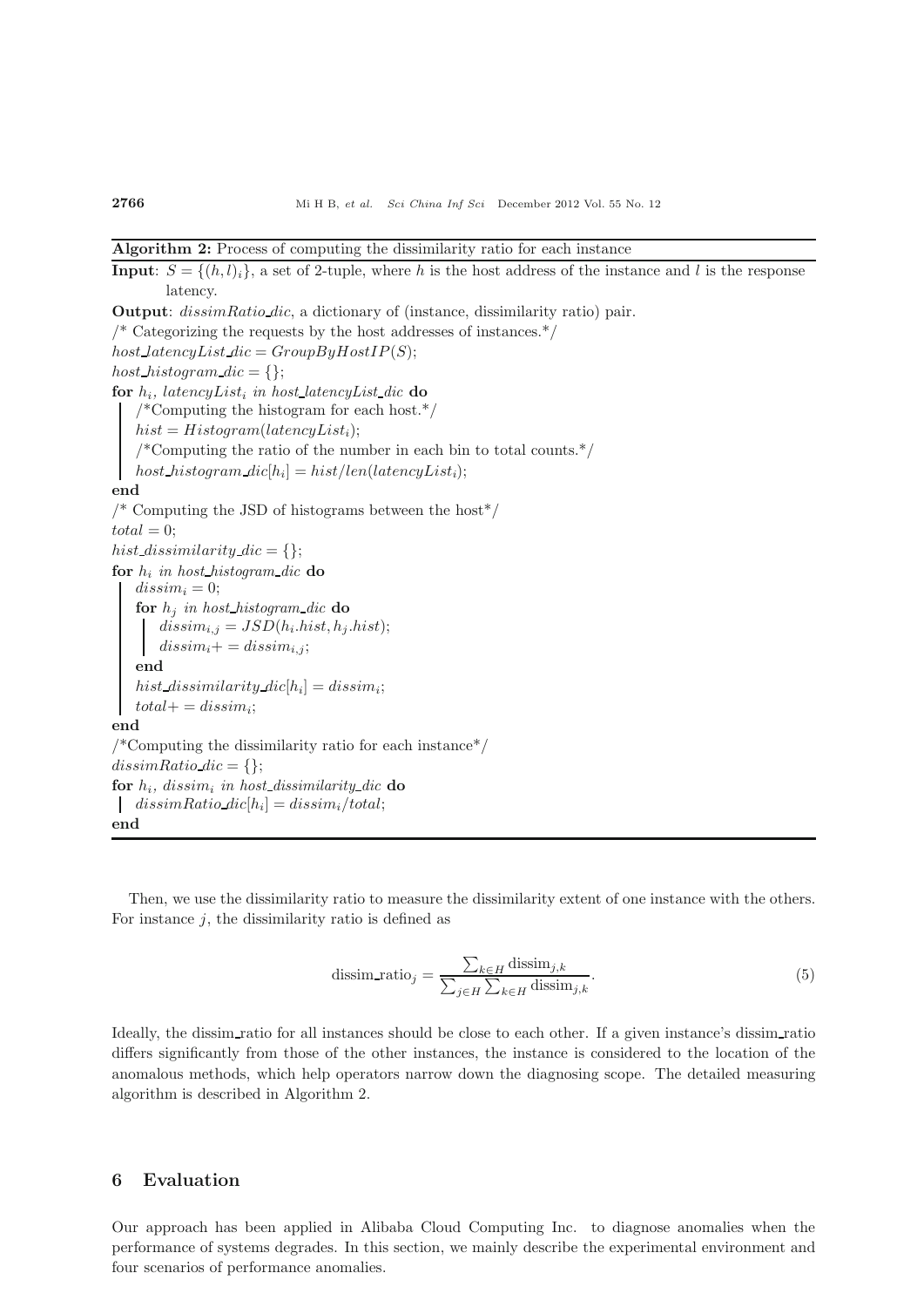## Mi H B, *et al. Sci China Inf Sci* December 2012 Vol. 55 No. 12 **2767**

**Table 1** Key factors influencing the diagnosing results

| Factor   | Value | Description                                                              |
|----------|-------|--------------------------------------------------------------------------|
| $\alpha$ | 0.75  | The ratio of the request numbers in main clusters to the total requests. |
|          | 0.95  | The required variance for the trace logs in PCA.                         |
| B        | 0.05  | The significant level for the anomalous request detection in PCA.        |
|          | 0.05  | The significant level for Mann-Whitney U test.                           |

#### **6.1 Experimental setup**

## 6.1.1 *Cluster sizes and workloads*

The following experiments are based on the Alibaba cloud computing platform, which contains a series of service components, such as distributed scheduler, storage, communication, and monitor. The application that we use is a file-sharing service, which is deployed on the distributed computing infrastructure. When the performance (i.e., response latencies) of the application degrades under the steady load, we try to detect the primary causes. The effectiveness of our approach is studied in a testing cluster of 100 nodes in Alibaba Cloud Computing Company. Three types of user operations are applied, i.e., SaveFile, ListFile, and ReadFile.

## 6.1.2 *Performance problems scenarios*

Many factors can cause performance degradation of cloud computing systems. We will evaluate our approach by four case scenarios. All cases are the typical real-world performance anomalies that happened in Alibaba cloud computing platform. The first three performance anomalies are selected from the bug repository of the Alibaba cloud computing platform. We re-inject these anomalies into the system and validate whether our approach can diagnose these problems or not. The last performance anomaly occurs in the production cluster. With our approach, an operator conducts the diagnosing process.

1) Misconfiguration. In a configuration file, the parameter controlling ON/OFF of merging small files is set to OFF, which causes the performance of the ListFile to degrade sharply.

2) Failover. A small portion of service instances used for storing files is killed. In the process of service recoveries, the performance of the SaveFile decreases significantly.

3) Code bug. When a service component is upgraded, a deprecated method that adds an extra cost of the ReadFile is accessed due to the mistake of a developer. It causes the average response latencies of the ReadFile to rise obviously.

4) Design defect. Most SaveFile requests are centralized to a small portion of hosts for a period of time due to a defect of the load balance mechanism. Hence, the average response latencies increase about two times larger than the normal.

## **7 Evaluation of results**

We use the metrics of false-positive rate and false-negative rate to evaluate the results of localizing anomalous methods. The false-positive rate is defined as

$$
\frac{\text{num of mismatched\_methods}}{\text{num of normal\_methods}},\tag{6}
$$

i.e., the ratio of the number of normal methods which are mistaken for the anomalous to the total normal methods. The false-negative rate is defined as

num of leaked methods num of anomalous methods, (7)

i.e., the ratio of the number of abnormal methods which are mistaken for the normal to the total anomalous methods.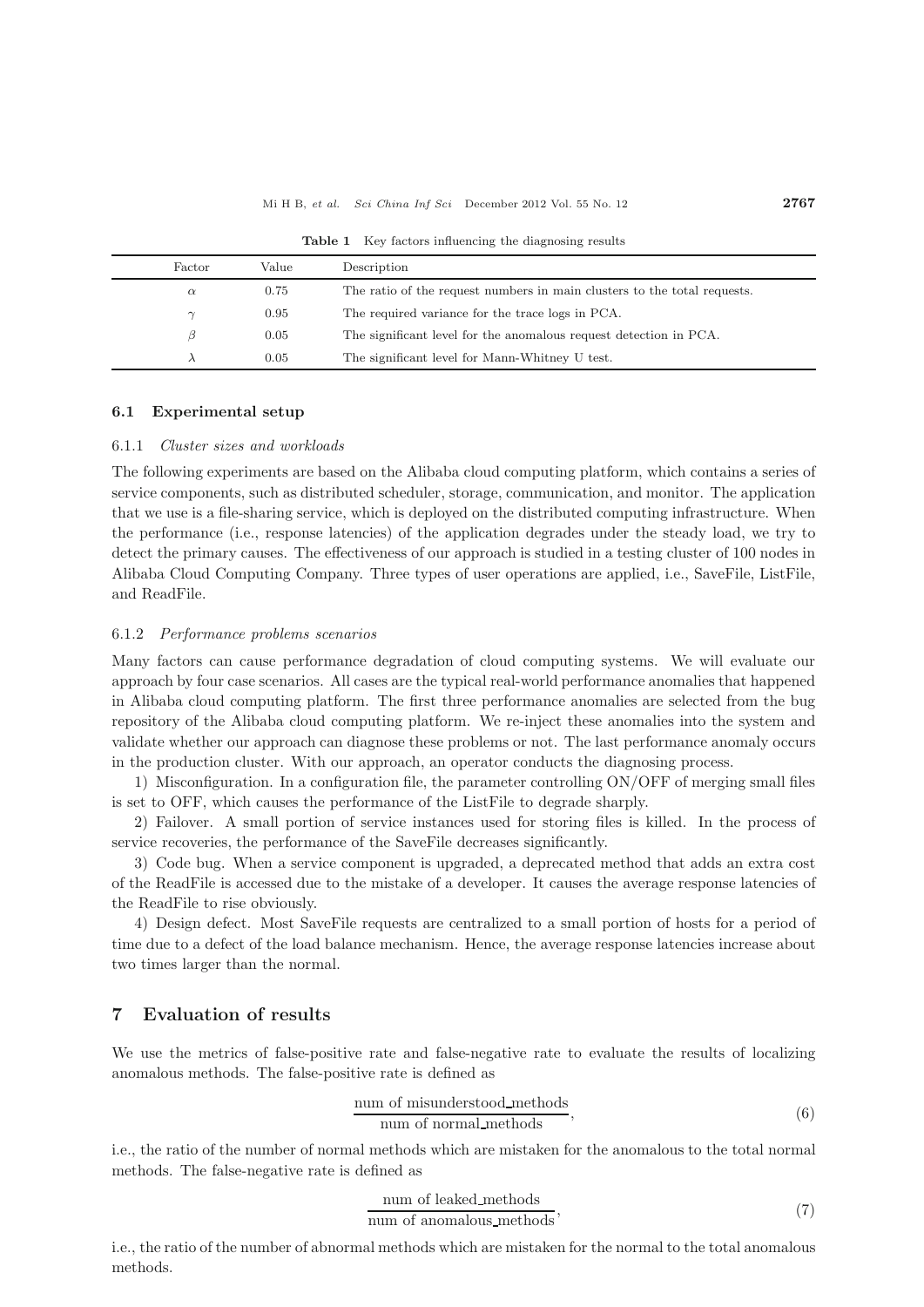#### **2768** Mi H B, *et al. Sci China Inf Sci* December 2012 Vol. 55 No. 12

| Scenario        | Ratio of major<br>clusters to total<br>clusters $(\%)$ | Cluster<br>adjustment<br>(Y/N) | Ratio of principal<br>methods to total<br>methods $(\%)$ | Ratio of involved<br>requests to total<br>requests $(\%)$ | False<br>negative<br>rate $(\%)$ | False<br>positive<br>rate $(\%)$ |
|-----------------|--------------------------------------------------------|--------------------------------|----------------------------------------------------------|-----------------------------------------------------------|----------------------------------|----------------------------------|
| Case scenario 1 | 3.3                                                    | N                              | 3.0                                                      | 73.1                                                      | 26.1                             | 2.7                              |
|                 |                                                        | Υ                              | 4.1                                                      | 100                                                       | 5.9                              | 2.1                              |
| Case scenario 2 | 5.6                                                    | N                              | 2.3                                                      | 69.0                                                      | 31.4                             | 5.1                              |
|                 |                                                        | Υ                              | 4.5                                                      | 100                                                       | 7.6                              | 4.2                              |
| Case scenario 3 | 7.1                                                    | N                              | 2.9                                                      | 78.3                                                      | 21.7                             | 3.9                              |
|                 |                                                        | Υ                              | 3.7                                                      | 100                                                       | 7.6                              | 2.1                              |
| Case scenario 4 | 5.2                                                    | N                              | 4.7                                                      | 69.6                                                      | 21.4                             | 4.3                              |
|                 |                                                        | Y                              | 6.1                                                      | 100                                                       | 12.7                             | 5.4                              |

**Table 2** Results of localizing the anomalous methods



**Figure 7** Principal methods selection in different scenarios. (a) Scenario 1; (b) scenario 2; (c) scenario 3; (d) scenario 4.

There are four factors influencing the diagnosing results, as shown in Table 1. Empirically, we set  $\alpha$  to 0.75. How to select the most suitable values for the other factors has been well studied in their relevant research areas [13, 35]. Here, we just use the recommended values for them.

Table 2 summarizes the results of localizing the anomalous methods in different scenarios. From Table 2 we can see that about 30% requests will be discarded without adjusting clusters. It causes the high false-negative rate (in each case, the false-negative rate is above  $20\%$ ). However, after merging the minor clusters into the major ones, the false-negative rate decreases obviously. For instance, in case 2, the false-negative rate decreases by 23.8%.

Figure 7 shows the cumulative percent variance of components for the four scenarios. The top  $k$ components whose summed variance is larger than the threshold (i.e., 0.95) are considered as the principal components. From these principal components, we can extract the principal methods. The number of principal methods equals that of principal components.

Figure 8 lists the suspicious scores of the principal methods for each scenario. All related method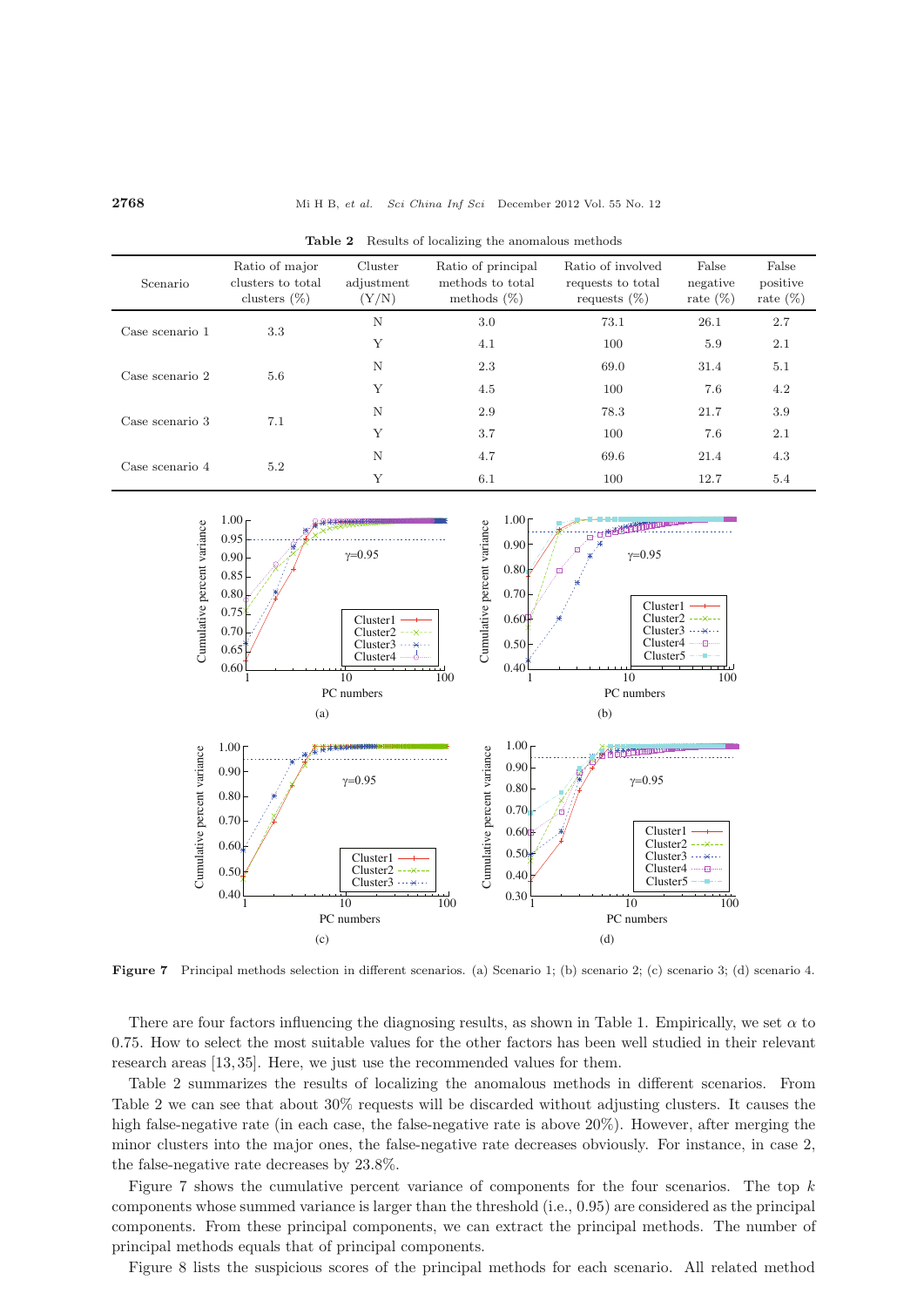

**Figure 8** Suspicious scores of principal methods in different scenarios. (a) Scenario 1; (b) scenario 2; (c) scenario 3; (d) scenario 4.

names have been replaced by the numbers due to the confidentiality. For space consideration, we just list the dissimilarity ratios of the instances for the top one anomalous method in each scenario, as shown in Figure 9. The ratios have been ranked in a descending order.

## **7.1 Case scenario 1**

Performance anomalies due to misconfigurations are frequently encountered in large scale systems like a production cloud. But they are very difficult to be troubleshot. It is hard to correlate the performance degradation to the relevant misconfigured parameters. This case reports how our approach helps engineers debug misconfiguration-related performance anomalies.

In our target system, the distributed file system is built with Hadoop-like architecture. A mechanism is provided to merge small files into a bigger one in case of excessively accessing disks. In our experiment, we disable this merging mechanism through setting the relevant parameter of the configuration file to be OFF. Therefore, the meta data of users increases over time, which causes the response latency of the ListFile to rise significantly. We try to validate whether our approach can localize the method of reading user meta data that correlates with this performance degradation.

Figure 7(a) shows that there are four major clusters in this case. In each cluster, the summed variance of the first three principal components captures more than 0.95 of variance in the data. Therefore, for each major cluster, about four principal methods are picked out. The suspicious scores of the top four principal methods are listed in Figure 8(a). The top one method is used to fetch the user meta data. Its suspicious score is four, which means that it is considered to be suspicious in each major cluster. The experimental results confirm that our approach localizes the anomalous method precisely. Furthermore, the dissimilarity ratios of instances for the top one anomalous method are shown in Figure 9(a). We can see that there are three instances whose behavior are significantly different from others. In other words, the behavior of the top one method manifests to be anomalous in these three replicated instances. It gives operators very meaningful clues to diagnose the problems more effectively. Without this information,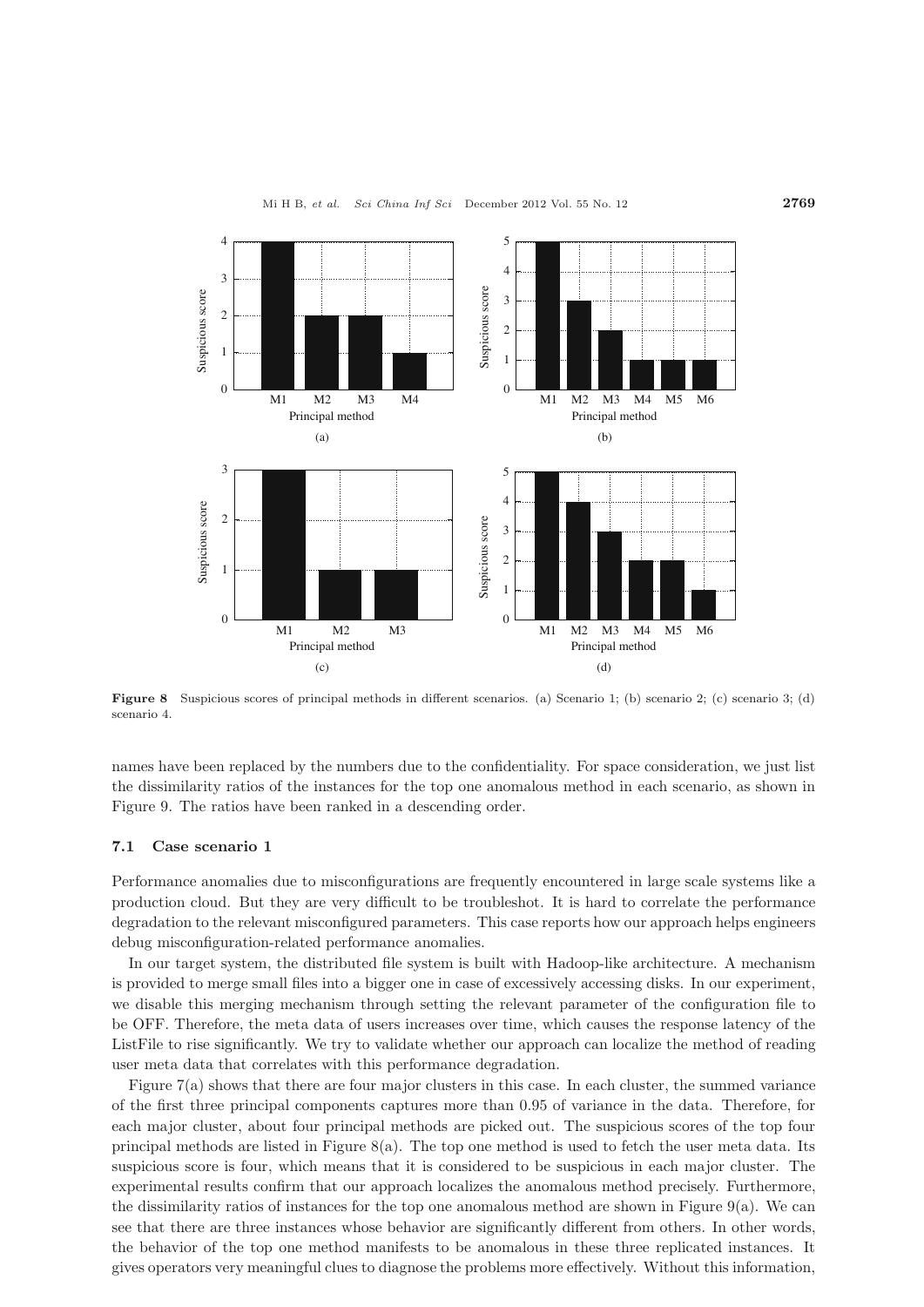

**Figure 9** Dissimilarity ratios of instances in different scenarios. (a) Scenario 1; (b) scenario 2; (c) scenario 3; (d) scenario 4.

operators have to check all corresponding instances, which will suffer poor efficiency.

As is shown in Table 2, the number of principal methods takes up only 4.1% of the total invoked methods, which sharply decreases the localization scopes. Without adjusting the clusters, the falsenegative rate and false-positive rate are 26.1% and 2.7% respectively; however, after merging the minor clusters into the major ones, the false-negative rate decreases to 5.9% and the false-positive rate declines to 2.1%.

## **7.2 Case scenario 2**

In large-scale cloud computing systems, component failures are the norm rather than the exception [37]. In case of service inaccessibility, the distributed platform provides a failover mechanism to recovery the killed instances. It will influence the system performance during the recovering process. In our experiment, we manually kill one fourth of chunk-server service instances that store files into disks. Then, the response latencies of most SaveFile operations clearly increase. We try to check whether our approach can detect the methods that reflect the recovery process.

As is shown in Figure 7(b), about three to five principal methods can be picked out from more than one hundred of methods for each major cluster. There are in total eight different principal methods and Figure 8(b) lists the suspicious scores of the top six methods. The top three methods have direct relationship with chunk server services. Because the rest chunk server instances suffer more load pressures than before, excessive writing requests cannot be handled in time. Our approach finds out that these methods play a major role in the performance degradation for the SaveFile. The scores of the right three methods all equal one, which are the false-positives of our approach. Figure 9(b) lists the dissimilarity ratios of instances for the top one anomalous method. Among them, the first two instances are the most questionable because they suffer more accesses; thus our approach helps operators narrow down the localization scope effectively.

The quantitative results are shown in Table 2. Through adjusting the clusters, the false-negative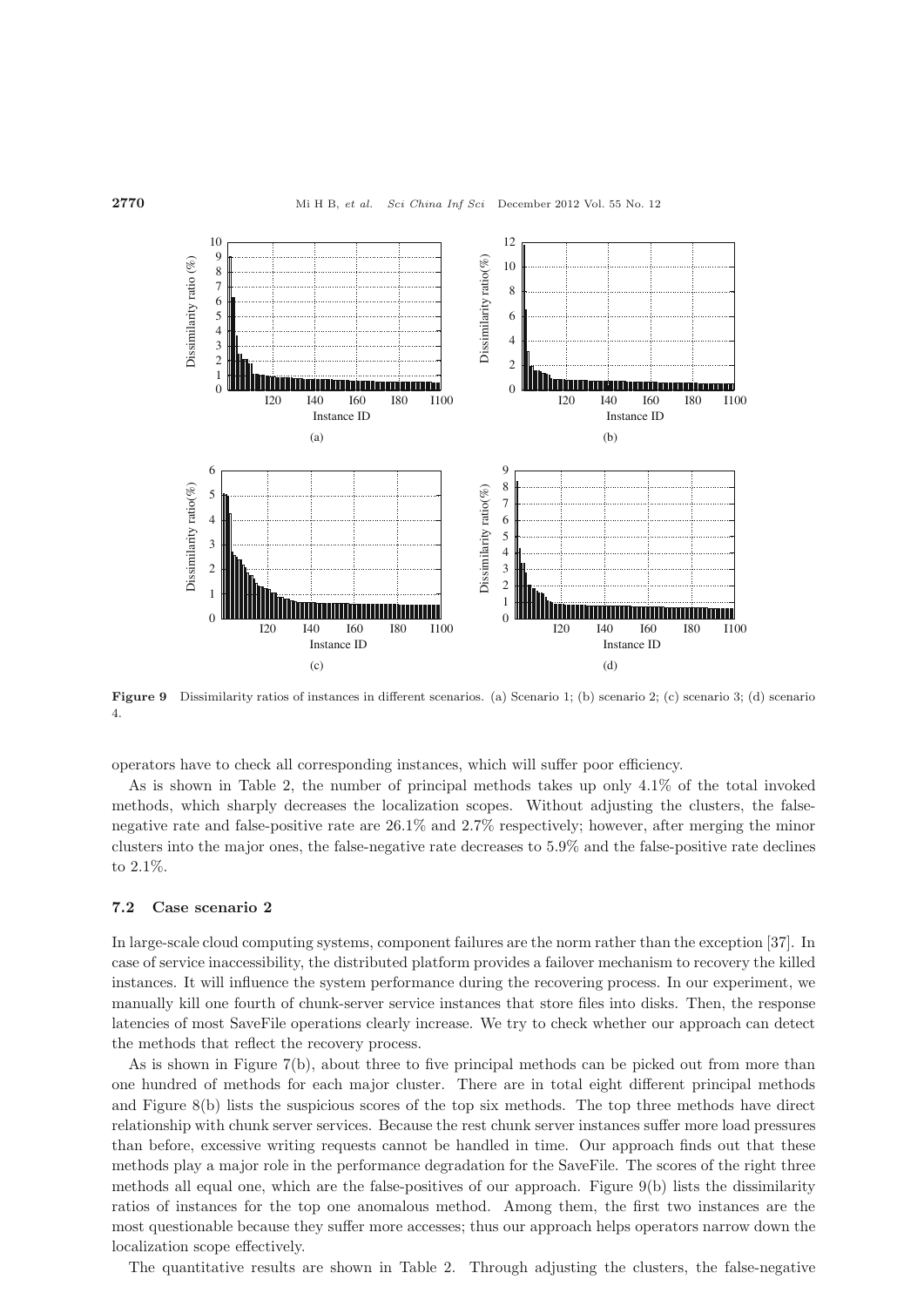rate decreases from 31.4% to 7.6% and the false-positive rate declines from 5.1% to 4.2%, which again demonstrates the effectiveness of our approach.

## **7.3 Case scenario 3**

In cloud systems, components are usually developed by different teams. When engineers with one team invoke public interfaces of another component developed by another team, they may invoke unsuitable methods that cause extra performance costs. It is hard to detect such faults especially when the function is correct. In this case study, we investigate how our approach can be utilized to help the developer diagnose such performance anomalies.

During the running of the system, we manually inject a fault through the hot patch. The fault causes clients of the storage service to call an interface with extra authorization logic. It costs more than two times extra overheads due to unnecessarily adding an authorization process for clients. In the process of performance regression tests, the performance of the ReadFile decreases dramatically.

In this scenario, the number of major clusters is three and each of them contains about four principal methods, as is shown in Figure 7(c). Figure 8(c) shows that the relevant method is precisely found out (i.e., the one with the highest score). The developer can easily find the mistake according to the clue. Furthermore, the dissimilarity ratios of instances for this method are shown in Figure  $9(c)$ . The first three instances differ significantly from others. We can know that the influence scopes of faults in cloud computing system are different, and that without finding out the exact anomalous instances, the debuggers will have to spend more efforts on pinpointing the culprit.

In Table 2, we can see that if requests within the minor clusters are dropped, it will cause the increase of the false-negative rate obviously. It means that the anomalous methods within the minor clusters will not be fully identified without adjusting the clusters.

#### **7.4 Case scenario 4**

This scenario is a real-world diagnosing process in one production cluster in Alibaba Cloud Computing Company. Performance bugs related to user behaviors are hard to detect in the testing environment. These bugs will not be trigged until specific user behavior occurs. Our approach is applied by an operator to diagnose this problem.

The average latencies of the SaveFile increase about two times and this situation lasts several hours. With our approach, the most suspicious methods are picked out, as is shown in Figure  $8(d)$ . The first one is used to lock the file ID before the transaction of saving a file begins. Figure  $9(d)$  shows that the dissimilarity ratio of the first instance is sharply high. It means that the instance is the physical locations of the top one anomalous method. Along the clue, he finds the root cause efficiently. Because the older load balance mechanism does not consider the access patterns adequately, it causes more than 60% of accesses to be centralized into that instance. This causes the performance of the SaveFile operation to decline significantly in that period. The diagnosis process again helps operators localize the key issues effectively.

From Table 2, we can see that through adjusting the clusters, the false-positive rate increases slightly; however, the suspicious scores of the normal methods that are mistaken for the anomaly are low (just rank top 5 and 6 in Figure  $8(d)$ ; therefore, it will not influence the diagnosing result. Furthermore, the false-negative rate decreases from 21.4% to 12.7%.

## **8 Conclusions**

When a system performance anomaly occurs, it is generally a labor-intensive task for operators to locate anomalous parts of the system. Isolating the physical locations (i.e., instances) of anomalous methods could tremendously reduce the overall manual work in identifying the root cause.

Performance anomalies always cause the change in response latencies of user requests. The hidden connections among the huge amount of runtime request execution paths usually contain useful information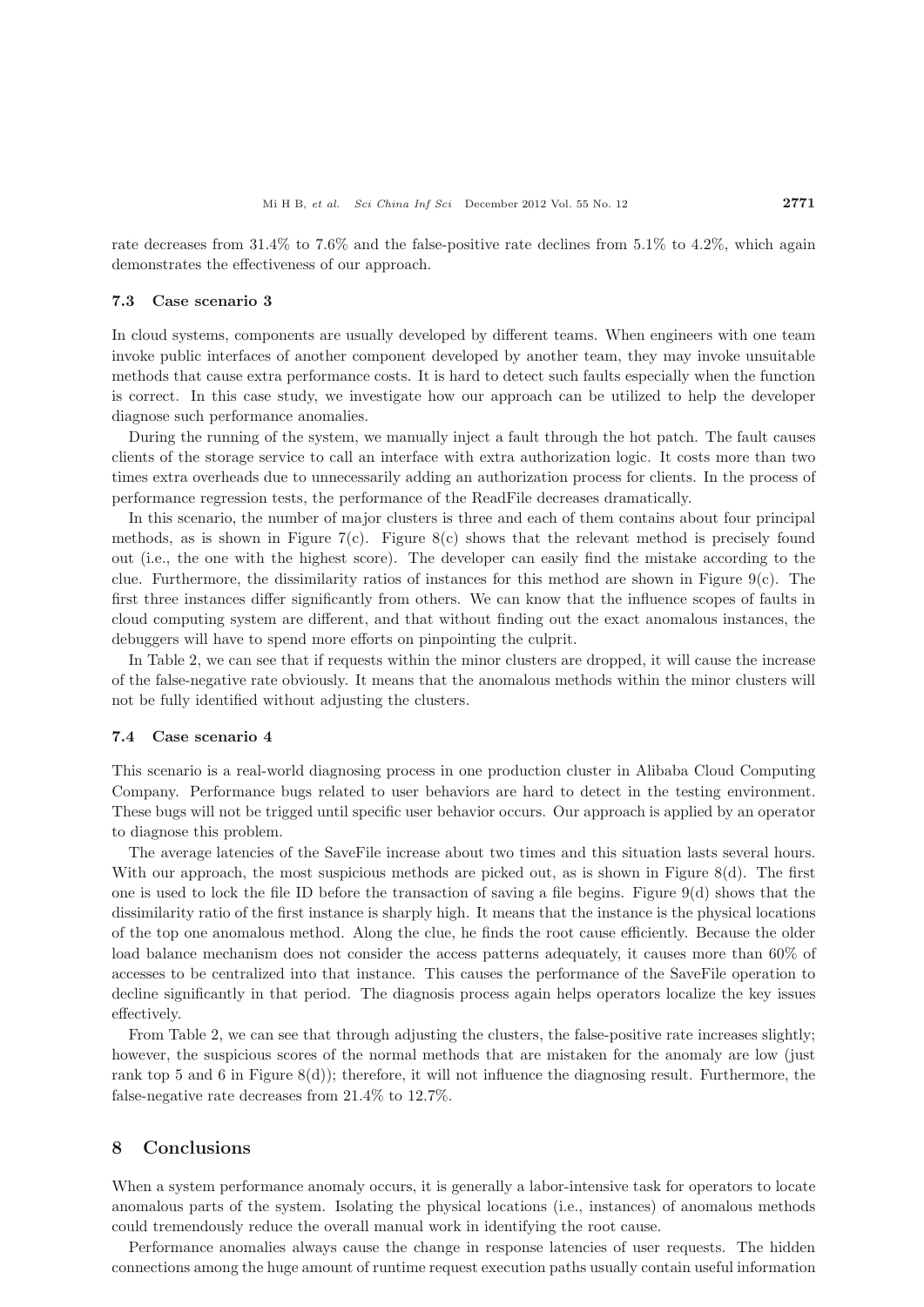for diagnosing performance problems. In this paper, we propose an approach to localize the anomalous methods as well as their physical locations by engaging request trace logs. The approach requires no specific domain knowledge for the operators. To highlight the effectiveness of the approach, we report our experiences to diagnose four real-world performance anomalies that occurred in Alibaba cloud computing platform. The experimental results show that our approach can locate the primary causes of performance anomalies with low false-positive rate and false-negative rate.

## **Acknowledgements**

This research was supported by National Basic Research Program of China (Grant No. 2011CB302600), National High Technology Research and Development Program of China (Grant No. 2012AA011201), National Natural Science Foundation of China (Grant Nos. 61161160565, 90818028, 91118008, 60903043). Yangfan Zhou and Michael Lyu's work was supported by National Natural Science Foundation of China (Grant No. 61100077), Basic Research Program of Shenzhen (Grant No. JC201104220300A), and Research Grants Council of Hong Kong (Project No. N\_CUHK405/11).

## **References**

- 1 Lu X, Wang H, Wang J, et al. Internet-based virtual computing environment: beyond the data center as a computer. Futur Gener Comp Syst, 2013, 29: 309–322
- 2 Han S, Dang Y, Ge S, et al. Performance debugging in the large via mining millions of stack traces. In: Proceedings of the 34th International Conference on Software Engineering, Zurich, 2012. 176–186
- 3 Chilimbi T, Liblit B, Mehra K, et al. Holmes: Effective statistical debugging via efficient path profiling. In: 31st IEEE International Conference on Software Engineering, Vancouver, 2009. 34–44
- 4 Killian C, Nagaraj K, Pervez S, et al. Finding latent performance bugs in systems implementations. In: Proceedings of the Eighteenth ACM SIGSOFT International Symposium on Foundations of Software Engineering. New York: ACM, 2010. 17–26
- 5 Lan Z, Zheng Z, Li Y. Toward automated anomaly identification in large-scale systems. IEEE Trans Parallel Distrib Syst, 2010, 21: 174–187
- 6 Malik H, Adams B, Hassan A. Pinpointing the subsystems responsible for the performance deviations in a load test. In: Proceedings of 21st IEEE International Symposium on Software Reliability Engineering, San Jose, 2010. 201–210
- 7 Reynolds P, Killian C, Wiener J, et al. Pip: Detecting the unexpected in distributed systems. In: Symposium on Networked Systems Design and Implementation, San Jose, 2006, 115–128
- 8 Sambasivan R, Zheng A, De Rosa M, et al. Diagnosing performance changes by comparing request flows. In: Proceedings of the 8th USENIX Conference on Networked Systems Design and Implementation. Berkeley: USENIX Association, 2011. 43–56
- 9 Jin G, Song L, Shi X, et al. Understanding and detecting real-world performance bugs. In: The 33rd ACM SIGPLAN Conference on Programming Language Design and Implementation. New York: ACM, 2012. 77–88
- 10 Thereska E, Ganger G. Ironmodel: Robust performance models in the wild. ACM SIGMETRICS Perform Eval Rev, 2008, 36: 253–264
- 11 Mi H B, Wang H M, Yin G, et al. Performance problems diagnosis in cloud computing systems via analyzing request trace logs. In: The 13th International Conference on Network Operations and Management Symposium (NOMS), Maui, 2012. 893–899
- 12 Jolliffe I. Principal Component Analysis, 2nd ed. New York: Springer, 2002
- 13 Fay M, Proschan M. Wilcoxon-Mann-Whitney or t-test on assumptions for hypothesis tests and multiple interpretations of decision rules. Stat Surv, 2010, 4: 1–39
- 14 Melville P, Yang S, Saar-Tsechansky M, et al. Active learning for probability estimation using jensen-shannon divergence. In: Proceedings of the 16th European Conference on Machine Learning. Berlin/Heidelberg: Springer-Verlag, 2005. 268–279
- 15 Sigelman B, Barroso L, Burrows M, et al. Dapper, a large-scale distributed systems tracing infrastructure. Technical Report dapper-2010-1, Google, 2010
- 16 Park I, Buch R. Event tracing-improve debugging and performance tuning with ETW. MSDN Mag, 2007. 81–92
- 17 Thereska E, Salmon B, Strunk J, et al. Stardust: tracking activity in a distributed storage system. ACM SIGMETRICS Perform Eval Rev, 2006, 34: 3–14
- 18 Sang B, Zhan J, Lu G, et al. Precise, scalable, and online request tracing for multi-tier services of black boxes. IEEE Trans Parallel Distrib Syst, 2010, 99: 1–16